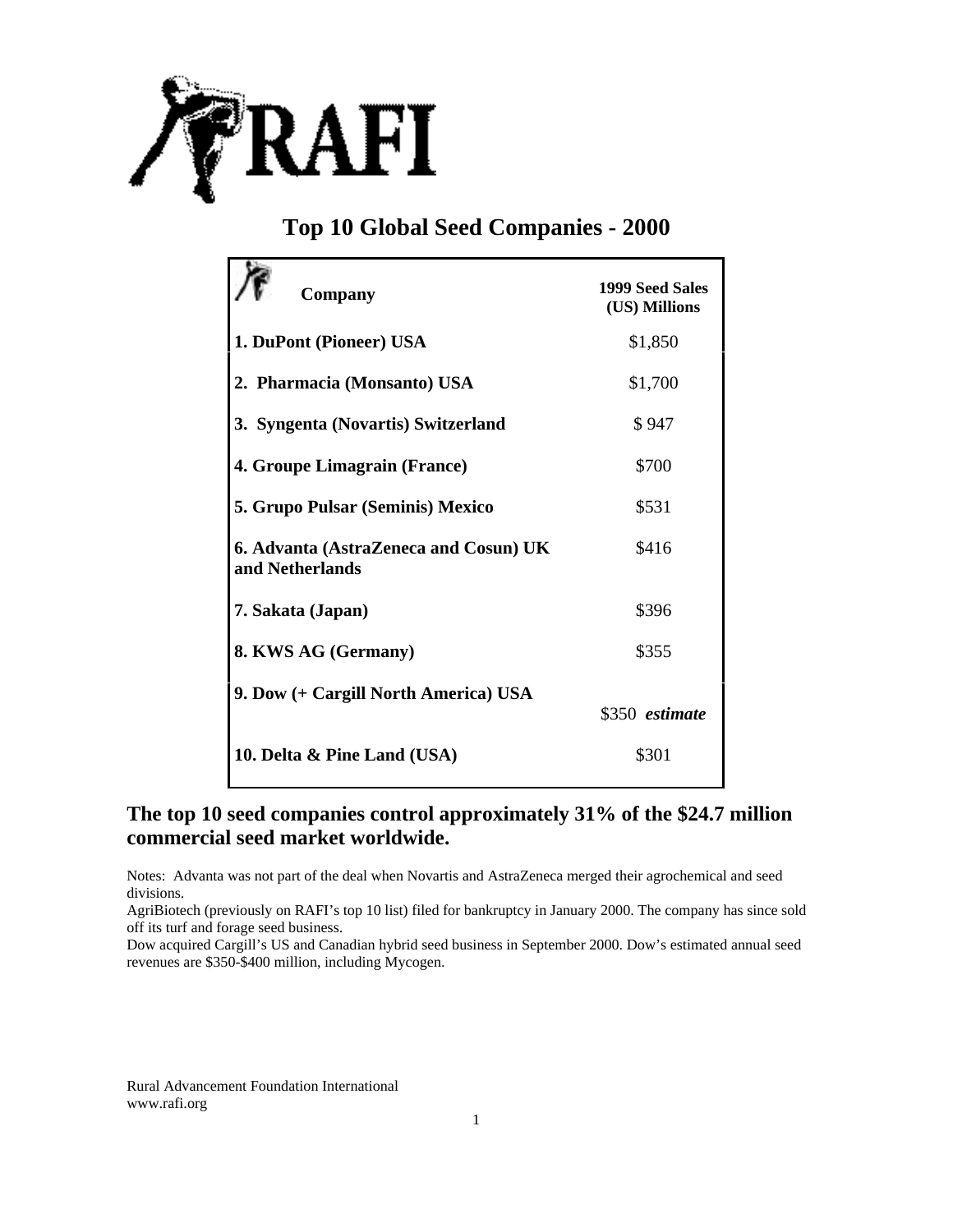

# **The Seed Giants –Who Owns Whom?**

*December, 2000*

| <b>Parent Company</b>                         | <b>Subsidiaries</b>                                                                                                                                                                                                                                                                                                                                                                                                                                                                                                                                                                                                                                                                                                                                                                                                                                                                                                                                                 | <b>Comment</b>                                                                                                                                                                                                                                                                                                                                                                                                                                                                                                                                                                                                                                                                                                                              |
|-----------------------------------------------|---------------------------------------------------------------------------------------------------------------------------------------------------------------------------------------------------------------------------------------------------------------------------------------------------------------------------------------------------------------------------------------------------------------------------------------------------------------------------------------------------------------------------------------------------------------------------------------------------------------------------------------------------------------------------------------------------------------------------------------------------------------------------------------------------------------------------------------------------------------------------------------------------------------------------------------------------------------------|---------------------------------------------------------------------------------------------------------------------------------------------------------------------------------------------------------------------------------------------------------------------------------------------------------------------------------------------------------------------------------------------------------------------------------------------------------------------------------------------------------------------------------------------------------------------------------------------------------------------------------------------------------------------------------------------------------------------------------------------|
| Advanta (UK)                                  |                                                                                                                                                                                                                                                                                                                                                                                                                                                                                                                                                                                                                                                                                                                                                                                                                                                                                                                                                                     |                                                                                                                                                                                                                                                                                                                                                                                                                                                                                                                                                                                                                                                                                                                                             |
| see AstraZeneca                               |                                                                                                                                                                                                                                                                                                                                                                                                                                                                                                                                                                                                                                                                                                                                                                                                                                                                                                                                                                     |                                                                                                                                                                                                                                                                                                                                                                                                                                                                                                                                                                                                                                                                                                                                             |
| <b>AgrEvo</b> (German)                        |                                                                                                                                                                                                                                                                                                                                                                                                                                                                                                                                                                                                                                                                                                                                                                                                                                                                                                                                                                     |                                                                                                                                                                                                                                                                                                                                                                                                                                                                                                                                                                                                                                                                                                                                             |
| see Aventis                                   |                                                                                                                                                                                                                                                                                                                                                                                                                                                                                                                                                                                                                                                                                                                                                                                                                                                                                                                                                                     |                                                                                                                                                                                                                                                                                                                                                                                                                                                                                                                                                                                                                                                                                                                                             |
| Agribiotech, Inc.<br>(USA)<br>out-of-business | Peterson Seed Co.<br>٠<br>$\blacksquare$<br>Geo. W. Hill & Co.<br>Ξ<br>Fine Lawn Research, Inc.<br>$\blacksquare$<br>Willamette Seed Co.<br>Kinder Seed Inc.<br>$\blacksquare$<br>Olsen-Fennell<br>٠<br>W-L Research<br>٠<br>Ξ<br>Burlingham<br>Germain's<br>Ξ<br><b>Clark Seeds</b><br>٠<br><b>Lofts</b> Seed<br>٠<br><b>Great Western</b><br>٠<br>Green Seed<br>Ξ<br>Sunbelt<br>٠<br>Budd<br>$\blacksquare$<br>$\blacksquare$<br>Sexauer<br>Halsey Seed Co.<br>٠<br>Seed Mart Inc.<br>٠<br>Arnold-Thomas<br>٠<br>Beachley-Hardy<br>٠<br>Seed Resource Inc.<br>٠<br>Hobart Seed<br>٠<br>Sphar Seed<br>٠<br>Scott Seed Co.<br>٠<br>Seed Corp. of America<br>$\blacksquare$<br>Seed Resource<br>٠<br>Seedbiotics<br>٠<br>LaCrosse Seed Corp.<br>٠<br>٠<br>Azjac Performance Seed<br>Ohio Seed Co.<br>٠<br>Van Dyke Seed Co.<br>٠<br>Kinder Seed, Inc.<br>٠<br>J&M Seed Co.<br>٠<br>Oseco, Inc.<br>٠<br>Allied Seed Co.<br>$\blacksquare$<br>Willamette Seed Co.<br>٠ | The company's goal was to achieve 45%<br>market share in forage and turfgrass by<br>the year 2000. The company completed<br>34 acquisitions since January, 1995.<br>With 1998 annual revenues of \$370<br>million, Agribiotech ranked 8 <sup>th</sup> largest<br>seed company in the world in 1999. The<br>company had no seed-related interests<br>prior to December, 1994.<br>Filed bankruptcy in January, 2000.<br>In May 2000 AgriBiotech sold all of its<br>turfgrass seed assets and Specialty<br>Division to Kenneth R. Budd and J.R.<br>Simplot Co.<br>In June, 2000 Agribiotech sold its<br>forage seed assets to Research Seeds<br>Inc. Other forage seed interests were<br>sold to Pickseed, Allied Seed, and<br>Dairyland Seed. |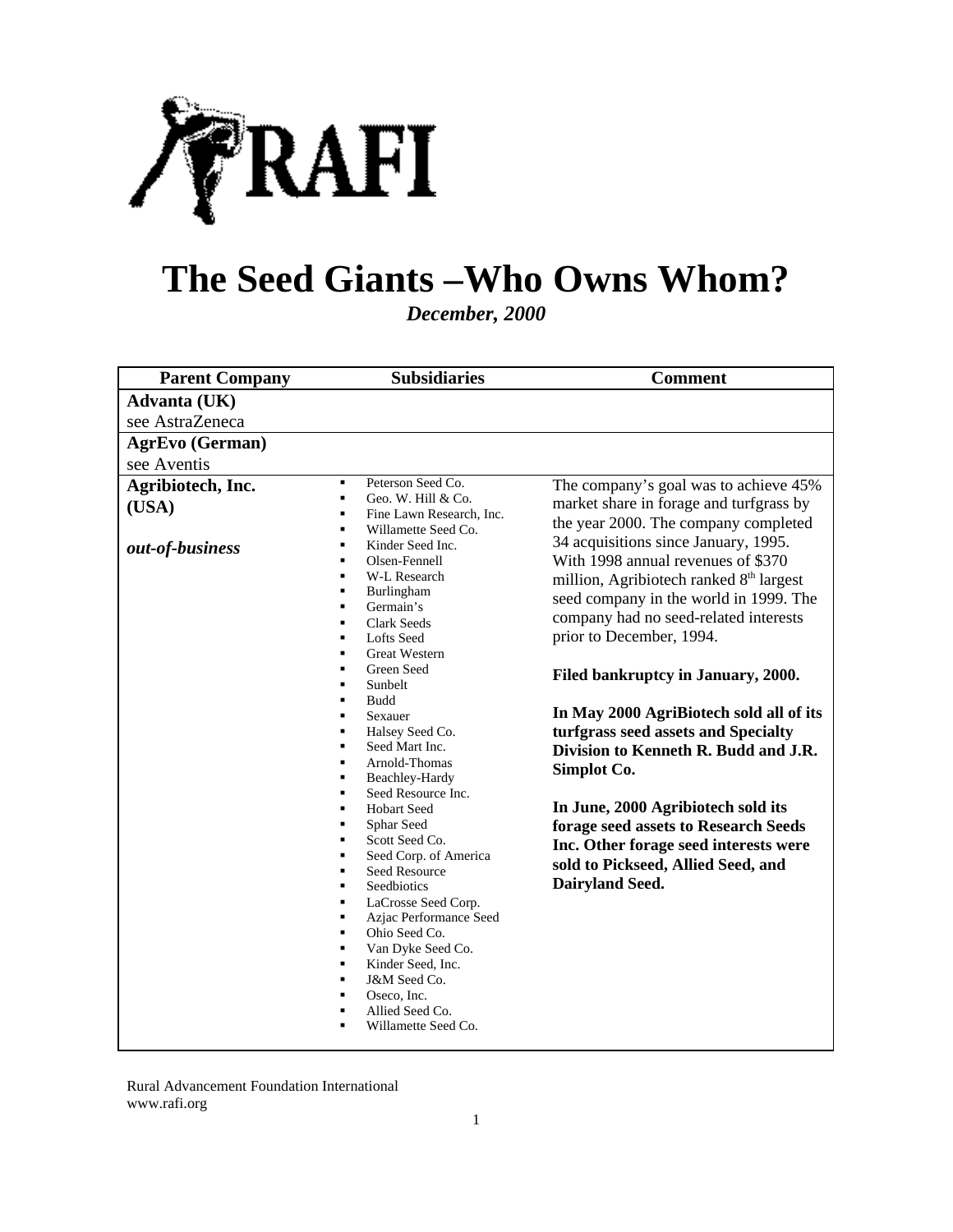| <b>Parent Company</b>                                 | <b>Subsidiaries</b>                                                                                                                                                                                                                        | <b>Comment</b>                                                                                                                                                                                                                                                                                                                                                                                                                                                                                                                                                                        |
|-------------------------------------------------------|--------------------------------------------------------------------------------------------------------------------------------------------------------------------------------------------------------------------------------------------|---------------------------------------------------------------------------------------------------------------------------------------------------------------------------------------------------------------------------------------------------------------------------------------------------------------------------------------------------------------------------------------------------------------------------------------------------------------------------------------------------------------------------------------------------------------------------------------|
| <b>Anheuser-Busch (USA)</b>                           | <b>Busch Agricultural Resources</b>                                                                                                                                                                                                        | Major US brewery and food corporation.                                                                                                                                                                                                                                                                                                                                                                                                                                                                                                                                                |
| <b>AstraZeneca</b> (Sweden<br>and UK)                 | Advanta<br>AgriPro<br>VanderHave<br>Garst<br>Gutwein<br><b>ICI</b> Seeds<br><b>Interstate Payco</b><br>Olds Seed<br>Michigan State Seeds<br>Advanta Seed West<br>Shamrock Seed<br>Zenco<br>Mogen<br>Sharpes International                  | In 1999 Zeneca Group and Astra A.B.<br>became AstraZeneca. Advanta is the 6th<br>largest seed company in the world, with<br>1999 annual sales of US \$416 million.<br>Advanta was not part of the deal when<br>AstraZeneca and Novartis combined<br>their agrochemical and seed units to<br>become Syngenta.<br>Garst Seed Company, along with<br>AgriPro Seeds, AgriPro Wheat, Interstate<br>Seed Company and PSA Genetics all<br>remain as members of the Advanta<br>group of companies and marketing<br>brands. AstraZeneca will retain the<br>50% holding in Advanta, but Advanta |
|                                                       |                                                                                                                                                                                                                                            | will not be a shareholder in the<br>new company Syngenta.<br>Garst (largest member of Advanta)<br>acquires Gutwein Seed 1/2000.                                                                                                                                                                                                                                                                                                                                                                                                                                                       |
| <b>Aventis (Germany)</b><br>(Hoechst + Rhone Poulenc) | AgrEvo<br>$\bullet$<br><b>Plant Genetic Systems</b><br>Nunhems<br><b>Sunseeds</b><br>Cannon Roth<br>Pioneer Vegetable Genetics<br>Dessert Seed                                                                                             | AgrEvo was formerly owned by Hoechst<br>and Schering. In 1999, Hoechst and<br>Rhone Poulenc merged to form Aventis.<br>Nunhems is #4 ranking vegetable seed<br>company in the world. Aventis had 1999<br>seed revenues of \$288 million.                                                                                                                                                                                                                                                                                                                                              |
| for sale                                              | Castle Seed<br>Keystone Seed<br>AgrEvo Cotton Seed Intl.<br>(Australia)<br>Sementes Ribeiral (Brazil)<br>Mitla Pesquisa Agricola<br>(Brazil)<br>Sementes Fartura (Brazil)<br>Granja 4 Irmaos (Brazil)                                      | In November 2000 Aventis announced<br>that it will divest its agribusiness division<br>(seeds and agrochemicals).                                                                                                                                                                                                                                                                                                                                                                                                                                                                     |
| <b>Ball Horticultural.</b><br>(USA)                   | Pan American Seeds<br>٠<br><b>Ball Seeds</b><br>ColorLink<br>Seed Technology<br>Linda Vista (Costa Rica)<br>Vegmo Plant (Netherlands)                                                                                                      |                                                                                                                                                                                                                                                                                                                                                                                                                                                                                                                                                                                       |
| <b>Barenbrug Holding B.V.</b><br>(The Netherlands)    | Barenbrug Belgium<br>п<br>Barenbrug China RO<br><b>Barenbrug France</b><br>٠<br>Barenbrug Holland BV<br>$\blacksquare$<br><b>Barenbrug Luxembourg</b><br>$\blacksquare$<br>Barenbrug Polska<br><b>Barenbrug South East</b><br>Barenbrug UK | Barenbrug had 1999/2000 revenues of<br>approximately \$145 million. The<br>company is privately-held. Specializes in<br>turf and forage seed crops.                                                                                                                                                                                                                                                                                                                                                                                                                                   |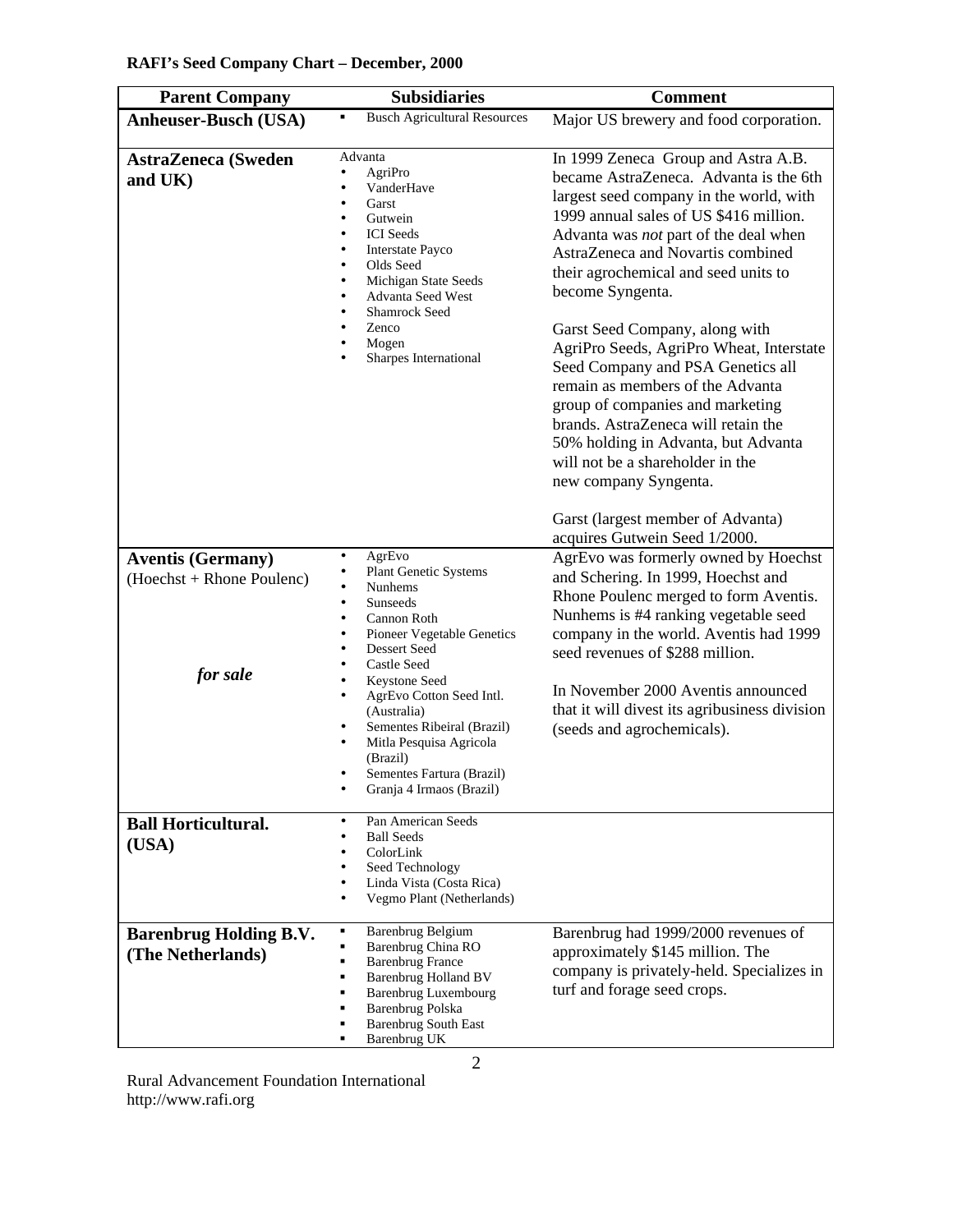| <b>Parent Company</b>                                                 | <b>Subsidiaries</b>                                                                                                                                                                                                                                                                                                    | <b>Comment</b>                                                                                                                                                                                                                                                                                                                                                                                             |
|-----------------------------------------------------------------------|------------------------------------------------------------------------------------------------------------------------------------------------------------------------------------------------------------------------------------------------------------------------------------------------------------------------|------------------------------------------------------------------------------------------------------------------------------------------------------------------------------------------------------------------------------------------------------------------------------------------------------------------------------------------------------------------------------------------------------------|
|                                                                       | <b>Barenbrug USA</b><br>Ξ<br>Garfield Williamson; called<br>Ξ<br><b>Barenbrug North East</b><br><b>Barenbrug Production</b><br>Ξ<br>Heritage Seeds Pty<br>Ξ<br>Modern Forage Systems Inc<br>п<br>New Zealand Agriseeds<br>Ξ<br>Palaversich y Cia (Argentina)<br>Ξ                                                      |                                                                                                                                                                                                                                                                                                                                                                                                            |
| <b>BASF</b> (Germany)<br>(see separate listing for Svalöf<br>Weibull) | Svalöf Weibull-40% (Sweden)<br>Ξ<br>SunGene (Germany)<br><b>Metanomics</b>                                                                                                                                                                                                                                             | In 1998 BASF acquired a 40% stake in<br>Svalöf Weibull (Sweden) and founded<br>plant biotech breeding companies<br>Metanomics and SunGene in Germany.                                                                                                                                                                                                                                                      |
| <b>Bayer</b> (Germany)<br>(Germany)                                   | Gustafson (50% stake in seed<br>Ξ<br>treatment business)                                                                                                                                                                                                                                                               | Bayer's Crop Protection Business Group<br>acquires 50% stake in the seed treatment<br>business of Gustafson (USA).                                                                                                                                                                                                                                                                                         |
| <b>Cargill – see Monsanto</b><br>and Dow<br>(USA)                     | InterMountain Canola<br>Ξ<br>Goertzen Seed Research                                                                                                                                                                                                                                                                    | In 1998, Monsanto acquired Cargill's<br>international seed business. In September<br>1998 AgrEvo (Aventis) announced that it<br>would acquire Cargill's North American<br>seed business for \$650 million. AgrEvo<br>abruptly cancelled the deal when Pioneer<br>Hi-Bred accused Cargill of<br>misappropriating Pioneer germplasm. In<br>Sept. 2000 Dow purchased Cargill<br>Hybrid Seeds (US and Canada). |
| Cebeco-Handelsraad<br>(The Netherlands)                               | Cebeco Saaten GMBH<br>Ξ<br>Cebeco Seeds S.R.O.<br>Ξ<br>Cebeco-Verneuil GMBH &<br>п<br>Co. KG<br>Cebeco Zaden B.V.<br>Ξ<br>International Seeds, Inc.<br>Ξ<br>La Maison Des Gazons S.A.<br>Ξ<br>Ξ<br>N.V. Zaden Van Engelen S.A.<br>Oliver Seeds Ltd.<br>п<br>Proco Sem S.A.<br>Seed Innovations Ltd.<br>Wiboltt Fro A/S | Cebeco Agricultural Seeds Group is a<br>subsidiary of Cebeco-Handelsraad.<br>1997 seed revenues: \$225 million US                                                                                                                                                                                                                                                                                          |
| <b>Central Garden &amp; Pet</b><br>(USA)                              | Pennington Seeds<br>٠<br>Seeds West<br>Bio-Plus<br>Mid-South Seeds<br>п                                                                                                                                                                                                                                                | Central Garden & Pet is a major seller of<br>lawn and garden supplies in the USA,<br>with sales of approximately \$830<br>million. Pennington Seeds and seed<br>subsidiaries are recent acquisitions.                                                                                                                                                                                                      |
| ConAgra<br>(USA)                                                      | <b>United AgriProducts</b><br>٠<br>Helm Bean & Seed<br>п                                                                                                                                                                                                                                                               | ConAgra is one of the world's largest<br>food corporations.                                                                                                                                                                                                                                                                                                                                                |
| Delta & Pine Land<br>(USA)                                            | Delta & Pine Land<br>Ellis Brothers Seed<br>Arizona Processing<br>Mississippi Seed Co.<br><b>Hartz Cotton</b><br><b>Sure Grow Seeds</b><br><b>CDM</b> Mandiy                                                                                                                                                           | World's largest cotton seed company,<br>1999 revenues of \$301 million.                                                                                                                                                                                                                                                                                                                                    |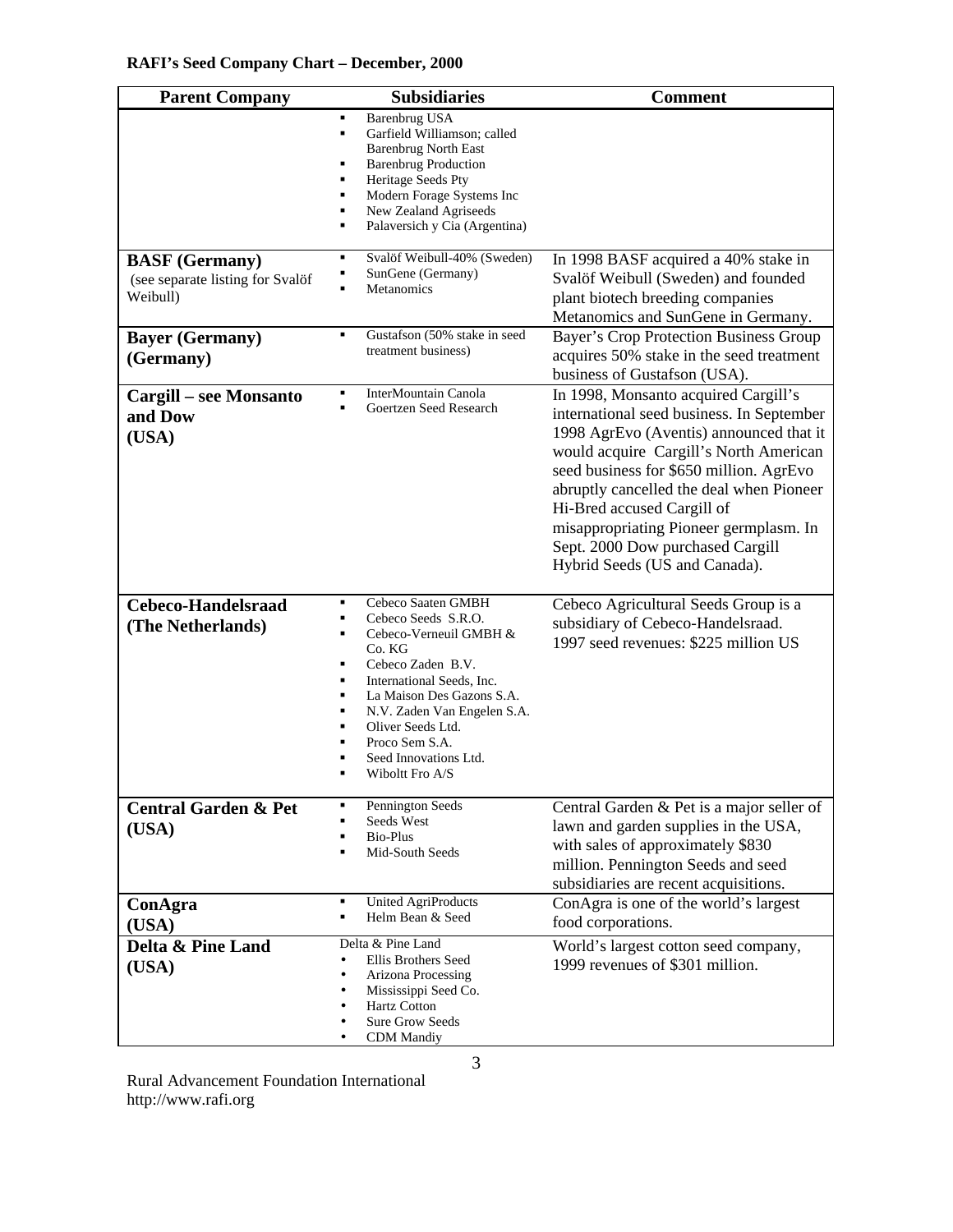| <b>Parent Company</b>           | <b>Subsidiaries</b>                                                                                                                                                                                                                                                                                                                                 | <b>Comment</b>                                                                                                                                                                                                                                                                                                                                                                                                                                                                                                      |
|---------------------------------|-----------------------------------------------------------------------------------------------------------------------------------------------------------------------------------------------------------------------------------------------------------------------------------------------------------------------------------------------------|---------------------------------------------------------------------------------------------------------------------------------------------------------------------------------------------------------------------------------------------------------------------------------------------------------------------------------------------------------------------------------------------------------------------------------------------------------------------------------------------------------------------|
| <b>Dow</b><br>(USA)             | Mycogen<br>Agrigenetics<br>Cargill Hybrid Seeds<br><b>United Agriseeds</b><br>Morgan Seeds (Argentina)<br>Kelten & Lynks<br>Delta & Pine Land (corn &<br>sorghum only)<br>Dinamilho Carol Productos<br>(Brazil)<br>Hibridos Colorado Ltda.<br>(Brazil)<br>FT Biogenetica de Milho<br>(Brazil)<br>Phytogen (w/J.G. Boswell)<br>Empresa Brasileira de | Mycogen and its subsidiaries had 1997<br>seed revenues of \$162 million.<br>Mycogen has 35% stake in Verneuil,<br>French seed co. with sales of approx. \$80<br>million In Sept., 1998 Dow takes a 10%<br>stake in Illinois Foundation Seeds<br>(Champaign, IL), a corn germplasm and<br>seed company. Illinois Foundation Seeds<br>will hold a 16.4% stake in a company<br>being set up by Dow called Advanced<br>AgriTraits.<br>Dow buys Cargill Hybrid Seeds (US and<br>Canada) in Sept. 2000. With the addition |
| <b>DuPont</b><br>(USA)          | Sementes (Brazil)<br>Pioneer Hi-Bred Intl Operates<br>٠<br>on every crop producing<br>continent. Markets hybrid<br>maize in nearly 100 countries<br>worldwide (also sorghum,<br>sunflower, soybean, alfalfa,<br>canola, wheat).<br>Hybrinvoa, S.A., France<br>٠<br>(hybrid wheat subsidiary)<br>Dois Marcos (Brazil)                                | of Cargill, Dow has estimated annual<br>seed revenues of \$350-400 million.<br>In early 1999 DuPont paid \$7.7 billion to<br>acquire the rest of Pioneer Hi-Bred Intl.<br>DuPont is now the world's largest seed<br>company, with seed revenues in excess<br>of \$1.8 billion.                                                                                                                                                                                                                                      |
| George Ball Jr.<br>(USA)        | W. Atlee Burpee                                                                                                                                                                                                                                                                                                                                     | George Ball Jr. was spun off from Ball<br>Horticultural and became separate<br>company. Heronswood Nursery Ltd.<br>merges with W. Atlee Burpee & Co.<br>(July, 2000)                                                                                                                                                                                                                                                                                                                                                |
| <b>Golden Harvest</b><br>(USA)  |                                                                                                                                                                                                                                                                                                                                                     | Approximately \$75 million annual seed<br>revenues, primarily maize and soybeans.                                                                                                                                                                                                                                                                                                                                                                                                                                   |
| <b>Goldkist</b><br>(USA)        | Agratech                                                                                                                                                                                                                                                                                                                                            | Goldkist is a major poultry integrator in<br>the US.                                                                                                                                                                                                                                                                                                                                                                                                                                                                |
| <b>Goldsmith Seeds</b><br>(USA) | <b>Resource Seeds</b>                                                                                                                                                                                                                                                                                                                               | Largest flower seed business in the US.                                                                                                                                                                                                                                                                                                                                                                                                                                                                             |
| <b>Grupo Pulsar</b><br>(Mexico) | Seminis Inc.<br>$\bullet$<br>Royal Sluis<br>Petoseed<br>Asgrow-Bruinisma<br>Incotec International<br>Genecorp<br>Bionova<br><b>DNA Plant Technology</b><br>FreshWorld<br>Nath Sluis (India)<br>Hungnong Seed Co. (S. Korea)<br>ChoongAng Seed Co. (S.<br>Korea)<br>Barham Seed Inc.                                                                 | Grupo Pulsar is the Mexican mega-<br>conglomerate that owns Savia and its<br>California-based subsidiary, Seminis.<br>In March, 1999 Empresas La Moderna<br>merged with Seguros Comercial<br>America. The new company is called<br>Savia. With 1999 annual sales of<br>approximately \$531 million, Seminis is<br>the world's 5 <sup>th</sup> largest seed company.<br>Seminis is the largest producer of fruit &<br>vegetable seed, with approximately 20%<br>of world market.                                     |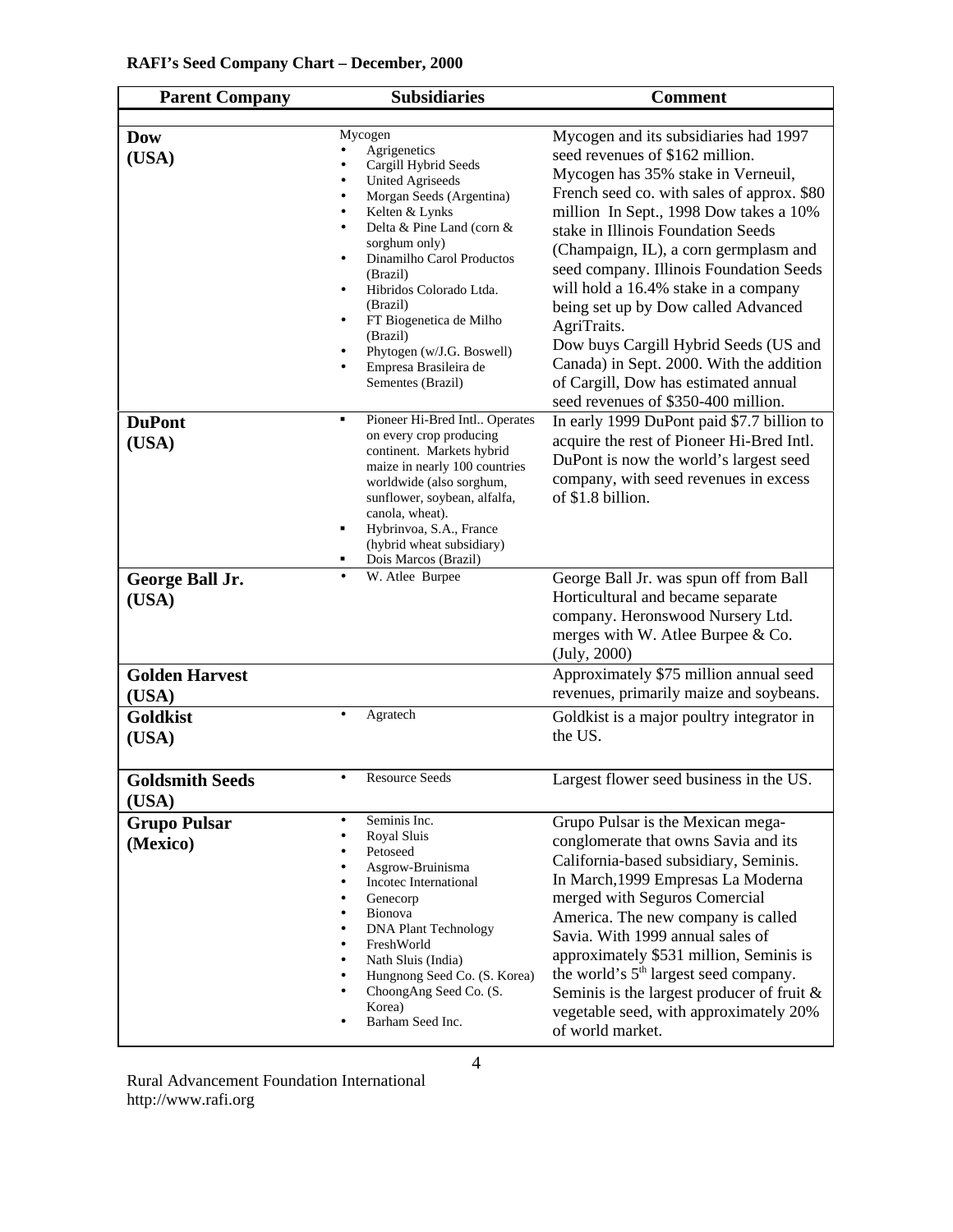| <b>RAFI's Seed Company Chart - December, 2000</b> |  |  |  |
|---------------------------------------------------|--|--|--|
|---------------------------------------------------|--|--|--|

| <b>Parent Company</b>     | <b>Subsidiaries</b>                                        | <b>Comment</b>                          |
|---------------------------|------------------------------------------------------------|-----------------------------------------|
| Muse, Tate & Furst, Inc./ | Stoneville Pedigreed (US)                                  | Hicks, Muse, Tate & Furst is an         |
| <b>Emergent Genetics</b>  | ٠<br>L. Daehnfeldt (Netherlands)                           | investment firm established in 1989;    |
| (USA)                     | $\blacksquare$<br>Indusem (Chile)<br>Mahendra (India)<br>٠ | Emergent Genetics, Inc., is based in    |
|                           | Produsem, S.A (Argentina)<br>$\blacksquare$                | Boulder, Colorado.                      |
| J.R. Simplot Co.          | Jacklin Seed Co.<br>$\bullet$                              | Simplot is privately-held agribusiness  |
|                           | <b>Medalist America Turfgrass</b><br>$\bullet$             | company with annual sales of \$2.8      |
| (USA)                     | JacklinGolf<br>٠                                           |                                         |
|                           | <b>Turf Partners</b>                                       | billion. In May, 2000 Kenneth R. Budd   |
|                           | Garden West                                                | and J.R. Simplot co. acquired all of    |
|                           | Geo. W. Hill<br>$\bullet$                                  | Agribiotech's turfgrass seed assets and |
|                           | Las Vegas Fertilizer                                       | Specialty Division for \$65 million.    |
| <b>KWS SAAT AG</b>        | <b>Agrar Consulting GMBH</b><br>٠                          | KWS seed revenues (1997/98) were US     |
| (Germany)                 | (Germany)<br>Betamag Vetomag KFT<br>٠                      | \$370 million. It is 7th ranking seed   |
|                           | (Hungary)                                                  | company in the world, AgrEvo (Aventis)  |
|                           | Betaseed Inc. (USA)<br>٠                                   | has 12% stake in KWS.                   |
|                           | <b>Cambridge Plant Breeders</b>                            |                                         |
|                           | Twyford Ltd (UK)                                           | In January 2000 KWS & Limagrain         |
|                           | Great Lakes Hybrids Inc<br>٠                               | merge their corn and soybean activities |
|                           | (USA)<br>Interagrarkooperation GMBH<br>٠                   | in North America (Great Lakes Hybrids   |
|                           | (Germany)                                                  | and Limagrain Genetics).                |
|                           | Intersaat AG (Germany)<br>٠                                |                                         |
|                           | KWS Austria Saatzucht<br>٠                                 |                                         |
|                           | Gesellschaft MBH (Austria)                                 |                                         |
|                           | <b>KWS Benelux BV</b><br>٠                                 |                                         |
|                           | (Netherlands)<br>KWS Chile Ltda (Chile)<br>٠               |                                         |
|                           | <b>KWS France SARL (France)</b><br>٠                       |                                         |
|                           | KWS Italia SPA (Italy)<br>٠                                |                                         |
|                           | KWS Polska SPZOO (Poland)<br>٠                             |                                         |
|                           | ٠<br>KWS Seeds Inc (USA)                                   |                                         |
|                           | KWS Semena SRO (Slovakia)<br>٠<br>п                        |                                         |
|                           | <b>KWS Semences SARL</b><br>(France)                       |                                         |
|                           | Lochow-Petkus France SARL<br>٠                             |                                         |
|                           | (France)                                                   |                                         |
|                           | Lochow-Petkus GmBH<br>٠                                    |                                         |
|                           | (Germany)                                                  |                                         |
|                           | Lochow-Petkus Polska SPZOO<br>٠<br>(Poland)                |                                         |
|                           | Mod Management<br>П                                        |                                         |
|                           | Organisation Und                                           |                                         |
|                           | Datenverarbeitung Consulting                               |                                         |
|                           | GMBH (Germany)                                             |                                         |
|                           | Pan Tohum Islah Ve Uretme<br>٠                             |                                         |
|                           | AS (Turkey)<br>Peragis Saatzucht Und<br>٠                  |                                         |
|                           | Handels-Gesellschaft MBH                                   |                                         |
|                           | (Germany)                                                  |                                         |
|                           | Planta Angewandte<br>٠                                     |                                         |
|                           | Pflanzengenetik Und                                        |                                         |
|                           | <b>Biotechnologie GMBH</b><br>(Germany)                    |                                         |
|                           | Ragis Kartoffelzucht Und<br>٠                              |                                         |
|                           | Handels-Gesellschaft MBH                                   |                                         |
|                           | (Germany)                                                  |                                         |
|                           | Razes Hybrides SARL                                        |                                         |
|                           | (France)                                                   |                                         |
|                           | 5                                                          |                                         |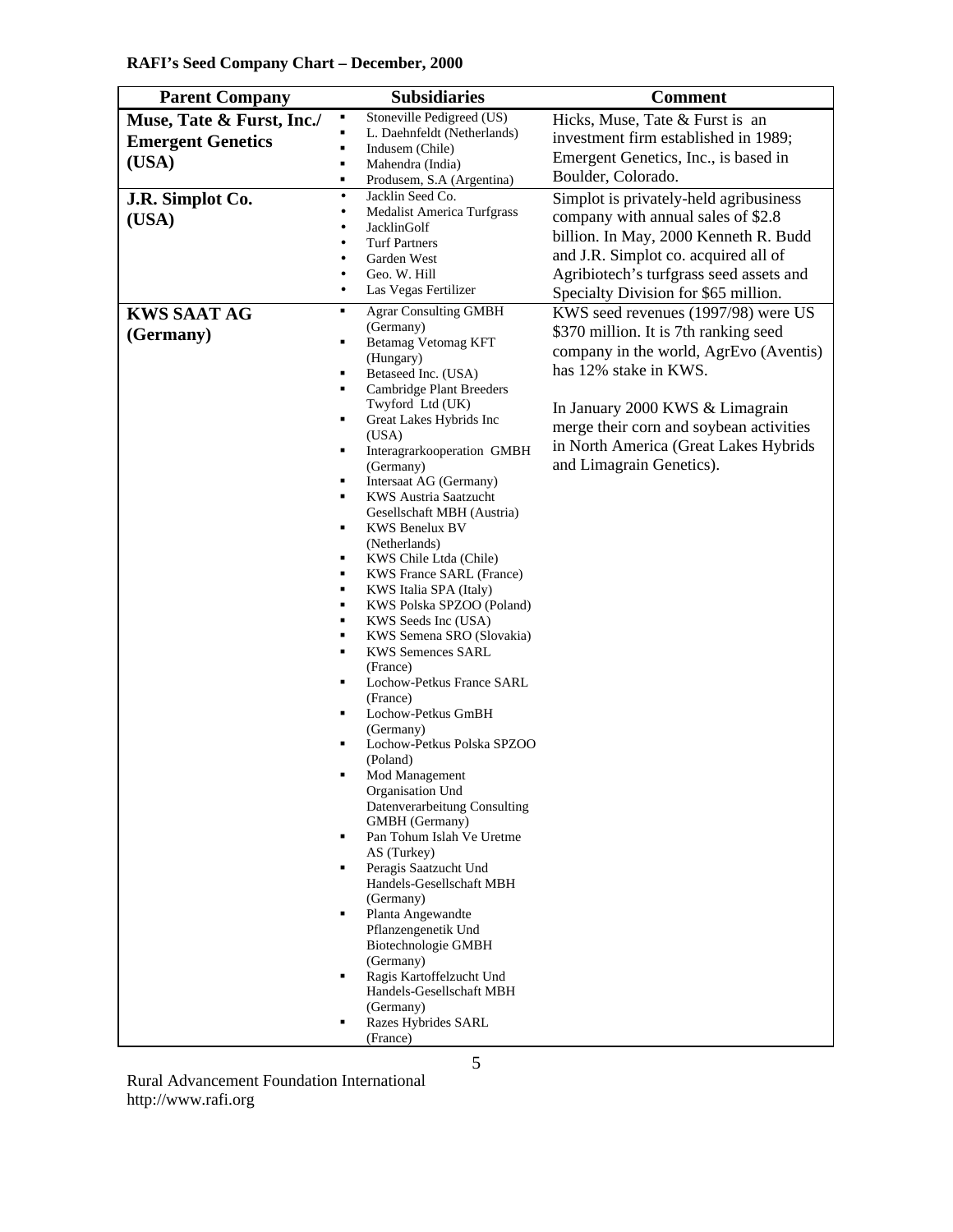| <b>Parent Company</b> | <b>Subsidiaries</b>                                                                                                                                                                                       | <b>Comment</b>                                                                                                         |
|-----------------------|-----------------------------------------------------------------------------------------------------------------------------------------------------------------------------------------------------------|------------------------------------------------------------------------------------------------------------------------|
|                       | Saka-Ragis Pflanzenzucht<br>٠<br>GBR (Germany)<br>$\blacksquare$<br>Semena AG (Switzerland)<br>Semillas Seleccionadas De<br>٠<br>Remolacha SA (Spain)<br>Societe Des Mais Europeens<br>٠<br>SARL (France) |                                                                                                                        |
| <b>Landec</b>         | Intellicoat<br>٠<br>Fielder's Choice<br>٠                                                                                                                                                                 |                                                                                                                        |
| (USA)                 |                                                                                                                                                                                                           |                                                                                                                        |
| Limagrain             | Akin (USA)<br>٠<br>Akin Callahan (USA)<br>٠                                                                                                                                                               | Limagrain is a French cooperative; the                                                                                 |
| (France)              | Auvergne Creations (France)<br>٠<br>Belloy (France)<br>٠<br>Biocem (France)<br>٠                                                                                                                          | 4th largest seed company in the world<br>and the world's largest vegetable seed<br>company. The company's 1998/99 seed |
|                       | Biocem Lab. De Biologie<br>٠<br>Moleculaire (France)<br>٠<br>Biocem Lab. De technologies                                                                                                                  | revenues were \$972 million. In<br>November, 1999 Limagrain Genetics,<br>Land O'Lakes and FFR Cooperative              |
|                       | des semences (France)<br>Biogemma (France)<br>٠<br>Biogemma les Cezeaux<br>٠                                                                                                                              | announce the formation of<br>SOYGENETICS, LLC, a new soybean                                                           |
|                       | (France)<br>Biogemma Toulouse (France)<br>٠<br>Biotechnical/LG Seeds (USA)<br>٠                                                                                                                           | research company dedicated to the<br>development of elite soybean varieties.                                           |
|                       | Ble Or (France)<br>٠<br>Cave St. Verny (France)<br>٠<br>Clause $(UK)$<br>٠<br>Clause Semences (France)<br>٠                                                                                               | In January 2000, KWS and Limagrain<br>merge their corn and soybean activities<br>in the US (Great Lakes Hybrids +      |
|                       | Cooperative Limagrain<br>٠<br>(France)<br>Elidia (France)<br>٠                                                                                                                                            | Limagrain Genetics).                                                                                                   |
|                       | Ferry Morse (USA)<br>٠<br>Force Limagrain (France)<br>٠<br>GBC Jacquet (France)<br>٠                                                                                                                      | Vilmorin Clause & Cie. & D.L.F.<br>(Denmark) form 50/50 joint venture –<br>Top Green (France)                          |
|                       | Groupe Limagrain Holding<br>٠<br>(France)<br>Harris Moran (USA)<br>٠                                                                                                                                      | Vilmorin Clause acquires 40% of                                                                                        |
|                       | Jacquet Belgique (Belgium)<br>Jacquet Cereales Technologies<br>(France)                                                                                                                                   | Kyowa, Japanese seed company (August,<br>2000).                                                                        |
|                       | King Agro (Canada)<br>Limagrain Canada Seeds<br>(Canada)                                                                                                                                                  |                                                                                                                        |
|                       | Limagrain Genetics Grandes<br>٠<br>Cultures (France)<br>Limagrain Genetics Research<br>٠                                                                                                                  |                                                                                                                        |
|                       | (USA)<br>M.C. Technologies (France)<br>٠<br>Maicentre (France)<br>٠                                                                                                                                       |                                                                                                                        |
|                       | Mais Angevin (France)<br>Meristem Therapeutics<br>٠<br>(France)                                                                                                                                           |                                                                                                                        |
|                       | Mu Laboratoire (France)<br>Nickerson Biocem (UK)<br>Nickerson International<br>٠                                                                                                                          |                                                                                                                        |
|                       | Research GIE (France)<br>Nickerson S.A. (France)<br>٠<br>Nickerson Seeds (UK)                                                                                                                             |                                                                                                                        |
|                       | Nickerson Zwaan Ltd. (UK)                                                                                                                                                                                 |                                                                                                                        |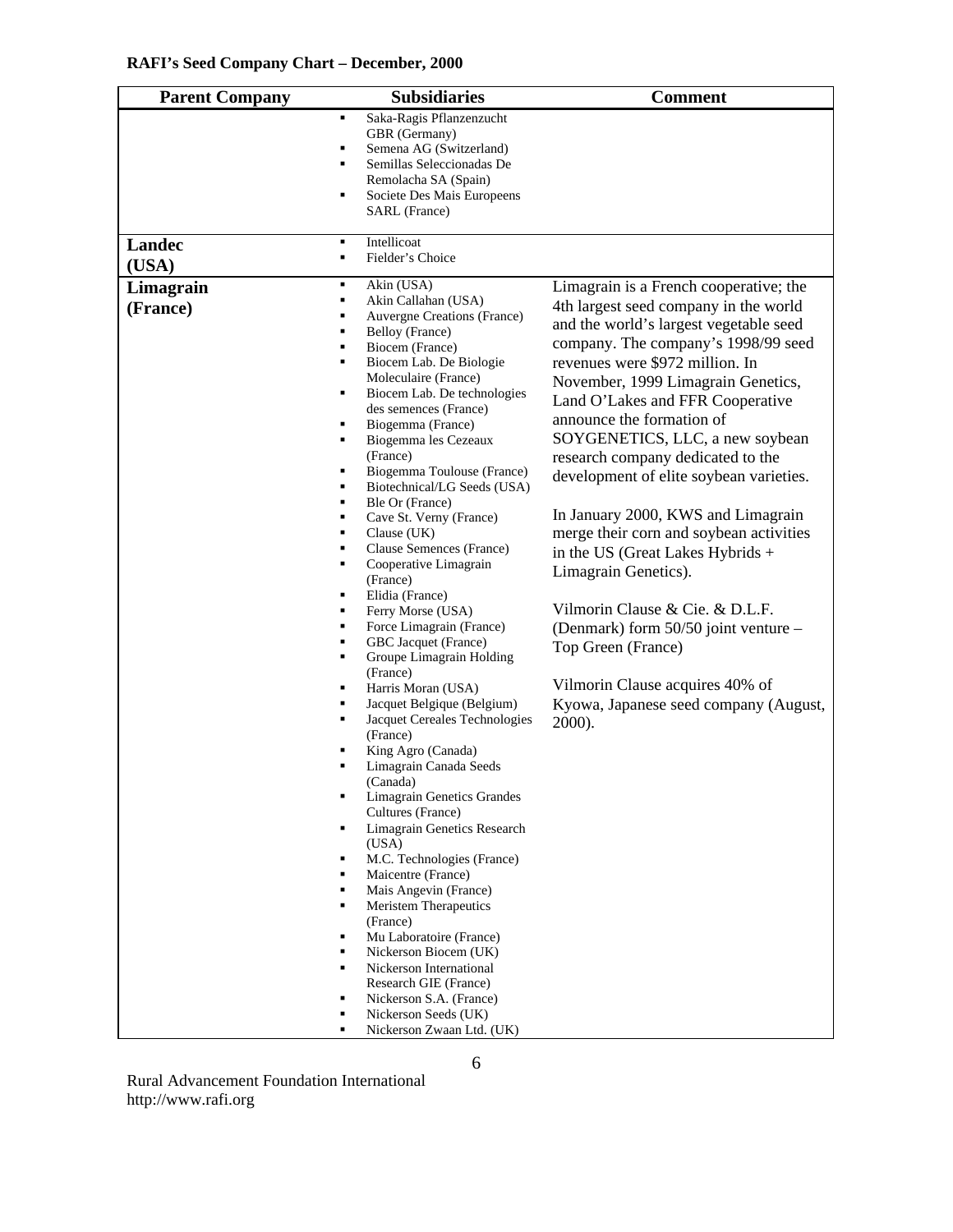| <b>Parent Company</b>                            | <b>Subsidiaries</b>                                                                                                                                                                                                                                                                                                                                                                                                                                          | <b>Comment</b>                                                                                                                                                                                                                                                                                                                                                                   |
|--------------------------------------------------|--------------------------------------------------------------------------------------------------------------------------------------------------------------------------------------------------------------------------------------------------------------------------------------------------------------------------------------------------------------------------------------------------------------------------------------------------------------|----------------------------------------------------------------------------------------------------------------------------------------------------------------------------------------------------------------------------------------------------------------------------------------------------------------------------------------------------------------------------------|
|                                                  | Oxadis (France)<br>Ξ<br>Pain Jacquet (France)<br>٠<br>Progalim (France)<br>$\blacksquare$<br>Sapa/Dafa Associes (France)<br>Selia (France)<br>п<br>Semillas Limagrain de Chile<br>$\blacksquare$<br>(Chile)<br>Suttons (UK)<br>$\blacksquare$<br>Tezier (France)<br>ULICE (France)<br>Valgrain (France)<br>$\blacksquare$<br>Vilmorin (France)<br>Vilmorin (USA)<br>Vilmorin & Cie (France)<br>$\blacksquare$<br>Alliance Semillas (Chile)<br>$\blacksquare$ |                                                                                                                                                                                                                                                                                                                                                                                  |
| M&M-Mars, Inc.                                   | Seeds of Change<br>$\bullet$                                                                                                                                                                                                                                                                                                                                                                                                                                 | Food giant acquires small, organic seed<br>company in New Mexico.                                                                                                                                                                                                                                                                                                                |
| Marubeni<br>(Japan)                              | Helena Chemical Co.<br>$\bullet$<br><b>Hyperformer Seeds</b>                                                                                                                                                                                                                                                                                                                                                                                                 |                                                                                                                                                                                                                                                                                                                                                                                  |
| <b>Monsanto</b><br>(USA)<br>(see Pharmacia)      |                                                                                                                                                                                                                                                                                                                                                                                                                                                              | Monsanto (now Pharmacia) is the 2nd<br>largest seed corporation in the world,<br>with 1999 seed revenues estimated at<br>\$1.7 billion.                                                                                                                                                                                                                                          |
| <b>Novartis</b><br>(Switzerland)<br>see Syngenta | Northup King<br>$\bullet$<br>Rogers NK Seed<br>Rogers Seed Co.<br>Sluis & Groot (S&G)<br>Funk Seeds Intl.<br>Vaughn Seeds<br>Gallatin Valley<br>Hilleshog<br><b>Sturdy Grow Hybrids</b><br>Agritrading (Italy)<br>American Sunmelon (US)<br>Wilson Seeds (50% stake; co-<br>٠<br>owned w/ Land O'Lake)<br>Eridania Beghin-Say (France)<br>Agra (Italy)<br>Agrosem (France)<br>Koipesol Semillas (Spain)                                                      | Swiss giants Sandoz and Ciba-Geigy<br>merged in 1996 creating Novartis. With<br>1999 sales of (US) \$947 million,<br>Novartis is the world's third largest seed<br>company.<br>See Syngenta                                                                                                                                                                                      |
| Pharmacia (Monsanto)                             | Asgrow (soybean & corn)<br>$\bullet$<br>Holden's Foundation<br>$\bullet$<br>Jacob Hartz<br>Hybritech<br>Calgene<br>Agracetus<br>Plant Genetics Inc.<br>Ameri-Can Pedigreed<br>Monsoy (Brazil)<br>First Line Seeds (Canada)<br>Plant Breeding Intl. (UK)<br>Forage Genetics Inc.<br>(collaborative agreement)<br>Agroceres (Brazil)<br>Cargill's intl. seed division                                                                                          | Monsanto merged with Pharmacia &<br>Upjohn in February 2000. Monsanto is a<br>wholly-owned subsidiary of Pharmacia.<br>Although Monsanto has since been spun-<br>off as a separate business, Pharmacia<br>retains ownership of about 86% of the<br>company. Monsanto is the 2nd largest<br>seed corporation in the world, with 1999<br>seed revenues estimated at \$1.7 billion. |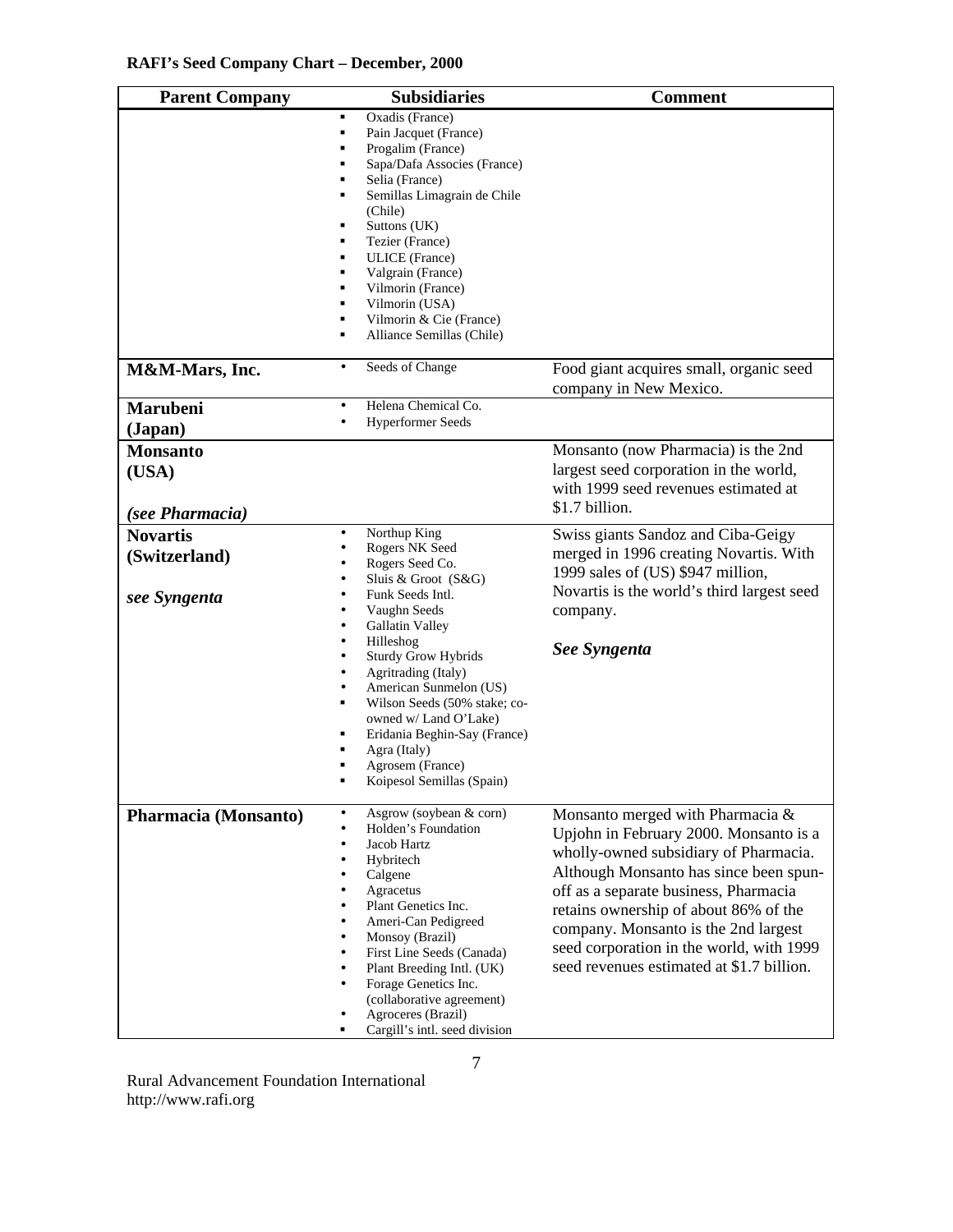| <b>RAFI's Seed Company Chart - December, 2000</b> |  |  |  |
|---------------------------------------------------|--|--|--|
|---------------------------------------------------|--|--|--|

| <b>Parent Company</b>    | <b>Subsidiaries</b>                                                           | <b>Comment</b>                        |
|--------------------------|-------------------------------------------------------------------------------|---------------------------------------|
| Monsanto (cont'd.)       | Dekalb Genetics (USA)<br>٠                                                    |                                       |
|                          | $\bullet$<br>Custom Farm Seed                                                 |                                       |
|                          | Sensako (South Africa)<br>$\bullet$                                           |                                       |
| <b>Pickseed Group</b>    | Pickseed Canada Inc.<br>$\bullet$                                             |                                       |
| (Canada)                 | Mapleseed Inc.(Canada)<br>$\bullet$<br>Pickseed West, Inc. (US)               |                                       |
|                          | Robert's Seed Co. (US)                                                        |                                       |
|                          | AgriBiotech Canada                                                            |                                       |
|                          | Oseco<br>$\bullet$                                                            |                                       |
|                          | <b>Rothwell Seeds</b>                                                         |                                       |
| <b>Research Seeds</b>    | W-L Research<br>٠                                                             |                                       |
|                          | Forage Genetics Intl.<br>٠                                                    |                                       |
|                          | Germain's<br>Ξ<br>٠                                                           |                                       |
|                          | Peterson Seed<br>Agroflora SA (Brasil)<br>g,                                  |                                       |
| <b>Sakata Seed Corp.</b> | Chung Won Seed Co. Ltrd.<br>٠                                                 | 1999 annual sales (US) \$396 million. |
| (Japan)                  | (Korea)                                                                       |                                       |
|                          | Sakata Centroamerica SA<br>П                                                  |                                       |
|                          | (Costa Rica)                                                                  |                                       |
|                          | Sakata de Mexico, SA<br>$\blacksquare$                                        |                                       |
|                          | Sakata Seed do Brasil Ltda<br>$\blacksquare$                                  |                                       |
|                          | Sakata Seed Chile SA<br>٠                                                     |                                       |
|                          | ٠<br>Sakata Seed Europe BV<br>(Holland)                                       |                                       |
|                          | Sakata Seed France SARL<br>٠                                                  |                                       |
|                          | Sakata Seed Iberica SL (Spain)<br>٠                                           |                                       |
|                          | Sakata Seed NZ Ltd (New                                                       |                                       |
|                          | Zealand)                                                                      |                                       |
|                          | Sakata Siam Seed Co. Ltd.<br>٠                                                |                                       |
|                          | (Thailand)                                                                    |                                       |
|                          | Samuel Yates (UK)<br>٠<br>٠                                                   |                                       |
| <b>Svalof Weibull AB</b> | DNA Landmarks Inc. (Canada)<br>Newfield Seeds Co. Ltd.<br>٠                   | In 1998, German chemical corporation, |
| (Sweden)                 | (Canada)                                                                      | BASF acquired 40% of Svalof Weibull.  |
| (see BASF)               | Plantevolution AB (Sweden)<br>٠                                               |                                       |
|                          | Riding Valley Agro Ltd.<br>٠                                                  |                                       |
|                          | (Canada)                                                                      |                                       |
|                          | Saatzucht Hadanersleben<br>٠                                                  |                                       |
|                          | GmbH (Germany)<br>Semundo Italia s.r.l. (Italy)<br>٠                          |                                       |
|                          | Semundo Ltd. (UK)<br>٠                                                        |                                       |
|                          | Semundo Saatzucht GmbH                                                        |                                       |
|                          | (Germany)                                                                     |                                       |
|                          | Sursem S.A. (Argentina)<br>٠                                                  |                                       |
|                          | Svalof Weibull Seed Ltd.<br>$\blacksquare$                                    |                                       |
|                          | (Canada)<br>Svalof Weibull B.V. (NL)<br>٠                                     |                                       |
|                          | Svalof Weibull Havefro A/S<br>$\blacksquare$                                  |                                       |
|                          | (Denmark)                                                                     |                                       |
|                          | Svalof Weibull Semillas S.L.<br>٠                                             |                                       |
|                          | (Spain)                                                                       |                                       |
|                          | Svalof Weibull Semundo<br>٠                                                   |                                       |
|                          | S.A.R.L. (France)                                                             |                                       |
|                          | Svalof Weibull SIA (Latvia)<br>$\blacksquare$<br>Svalof Weibull Torv (Sweden) |                                       |
|                          | Svalof Weibull Tradgard AB<br>٠                                               |                                       |
|                          | (Sweden)                                                                      |                                       |
|                          | Svenska Cereallaboratoriet AB<br>٠                                            |                                       |
|                          | (Sweden)                                                                      |                                       |
|                          | Wheat City Seeds Ltd. (Canada)                                                |                                       |